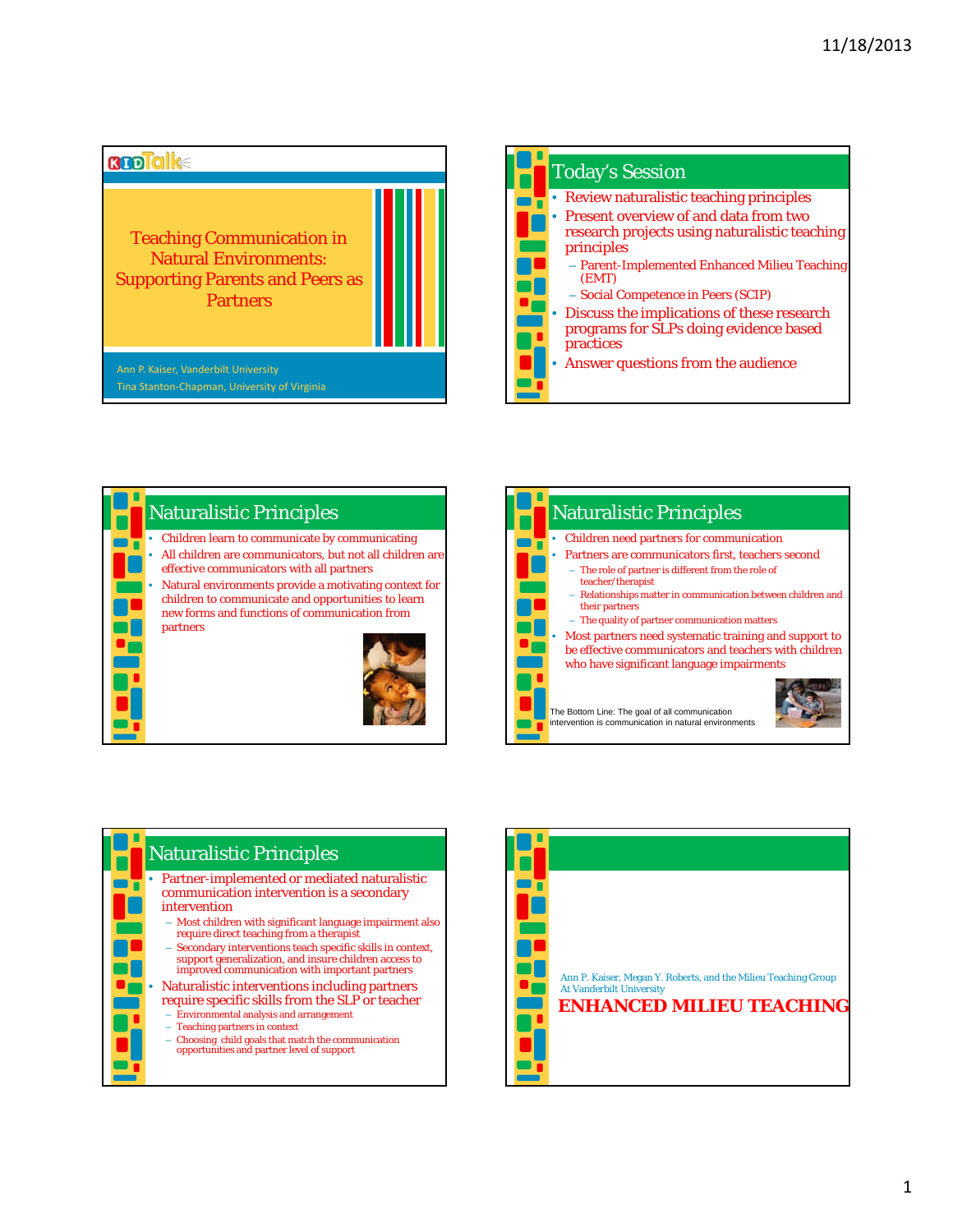









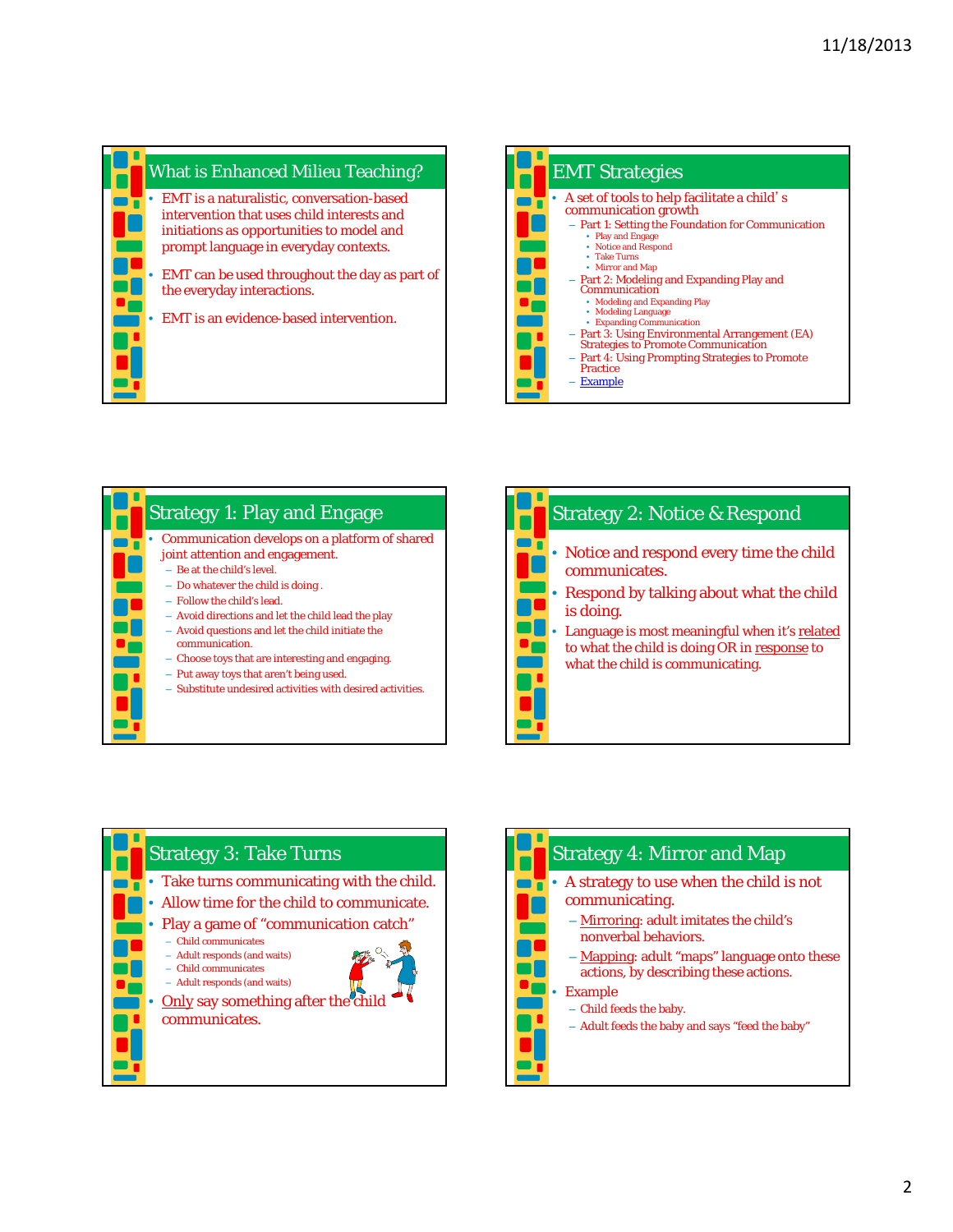

## Strategy 5 :Teach Language in Play Routines • Play provides a symbolic context for language: objects, verbs, sequences of actions

- Routines have a predictable sequence (a beginning, middle and end) that can scaffold sequential
- comments. • Children learn language more readily during small
- routines in play because they know what actions (and words) will come next.
	- Examples of easy play routines
	- Scoop beans, pour beans, dump beans.
	- Person in car, drive car, get out of car









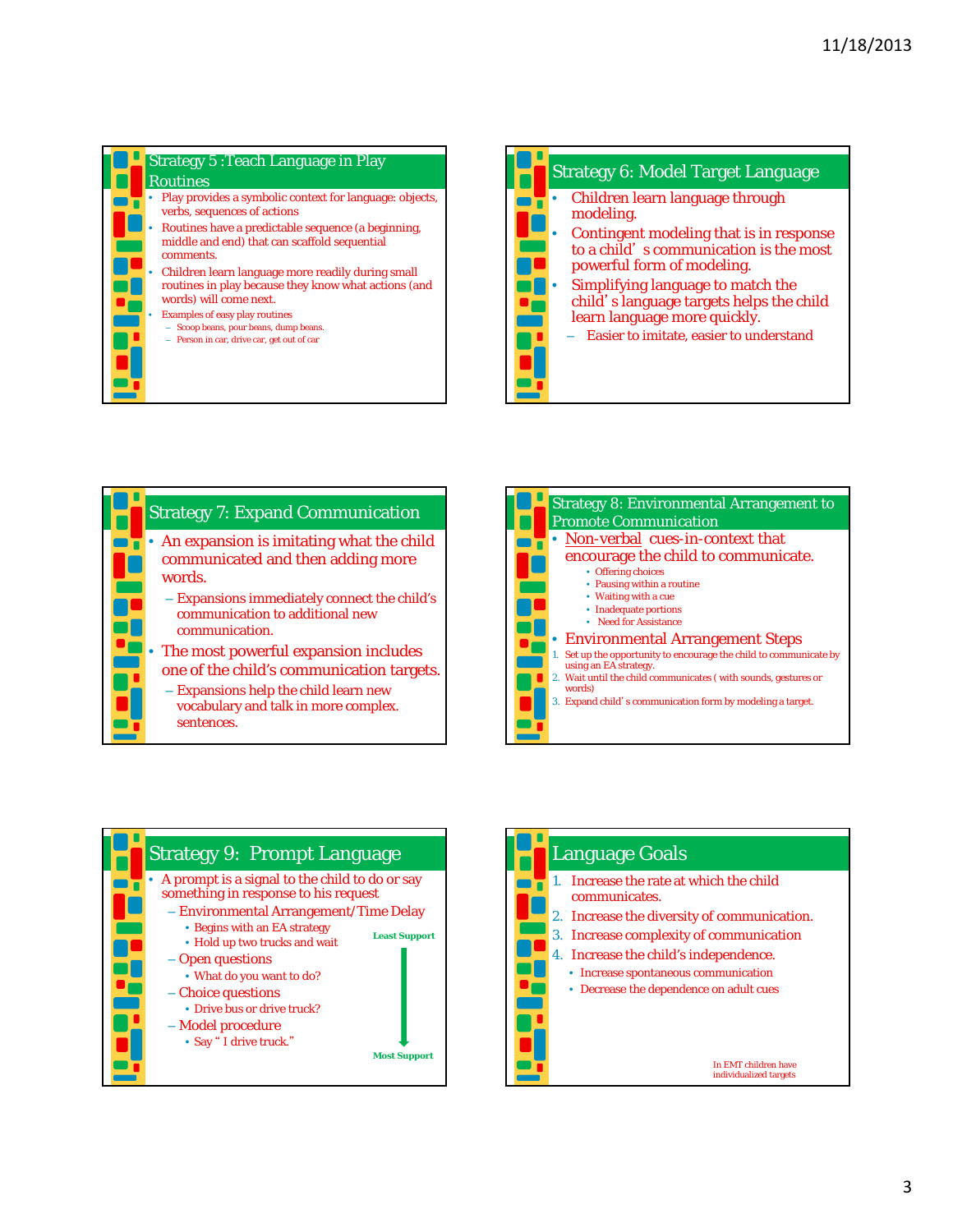





| What are the effects of training parents on their children's<br>language use and development?                                                                                                                                                                                                                                                                                                                                                                                                                                                                                                                                 |
|-------------------------------------------------------------------------------------------------------------------------------------------------------------------------------------------------------------------------------------------------------------------------------------------------------------------------------------------------------------------------------------------------------------------------------------------------------------------------------------------------------------------------------------------------------------------------------------------------------------------------------|
| • Increases child use of language targets<br>- Vocabulary (Alpert & Kaiser, 1992; Hemmeter & Kaiser 1990, Kaiser et al, 1993; Scherer<br>& Kaiser, 2012; Kaiser & Roberts, 2012. Wright et al, 2013)<br>- Early syntactic forms (Kaiser & Hester, 1994; Roberts et al, submitted)<br>• Increases child frequency of<br>COMMUNICAtion (Kaiser et al, 1993; Kaiser & Roberts, 2012; Wright et al, 2013)<br>• Results in generalization across settings<br>and people, (Kaiser & Roberts, 2012; Wright et al., 2013)<br>• Results in maintenance of newly learned<br>targets (Roberts et al., submitted; Kaiser & Roberts, 2012) |



| Preschool Children with Intellectual<br><b>Disabilities</b> |                                                                                                                                      |  |
|-------------------------------------------------------------|--------------------------------------------------------------------------------------------------------------------------------------|--|
| Study<br>Component                                          | <b>Description</b>                                                                                                                   |  |
| Design                                                      | <b>Randomized Clinical Trial</b><br>38 Therapist Condition, 39 Parent + Therapist                                                    |  |
| Intervention                                                | EMT with training across activities, settings,<br>partners<br>36 sessions (24 clinic, 12 at home across routines)                    |  |
| <b>Measures</b>                                             | Pre, Post, 6 months, 12 months<br>Standardized, observational, parent report                                                         |  |
| Participants                                                | Average age: 40 months<br>Average Leiter: 70<br>Gender: 74% male<br>PLS Total: 60<br>Disability Type: DD (55%), ASD (22%), (DS (23%) |  |
| Kaiser & Roberts, 2013                                      | 24<br>NICHD HD45745-02                                                                                                               |  |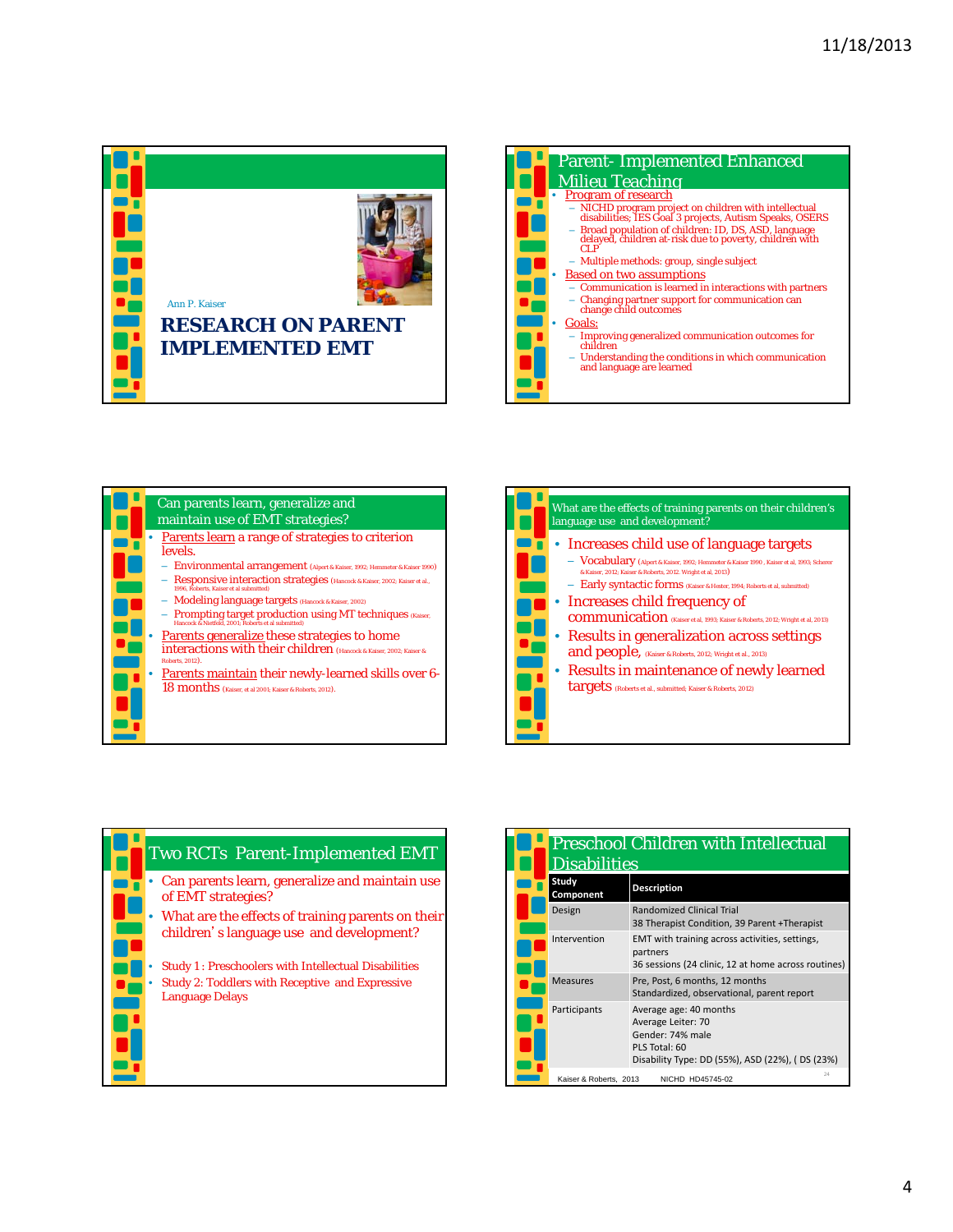









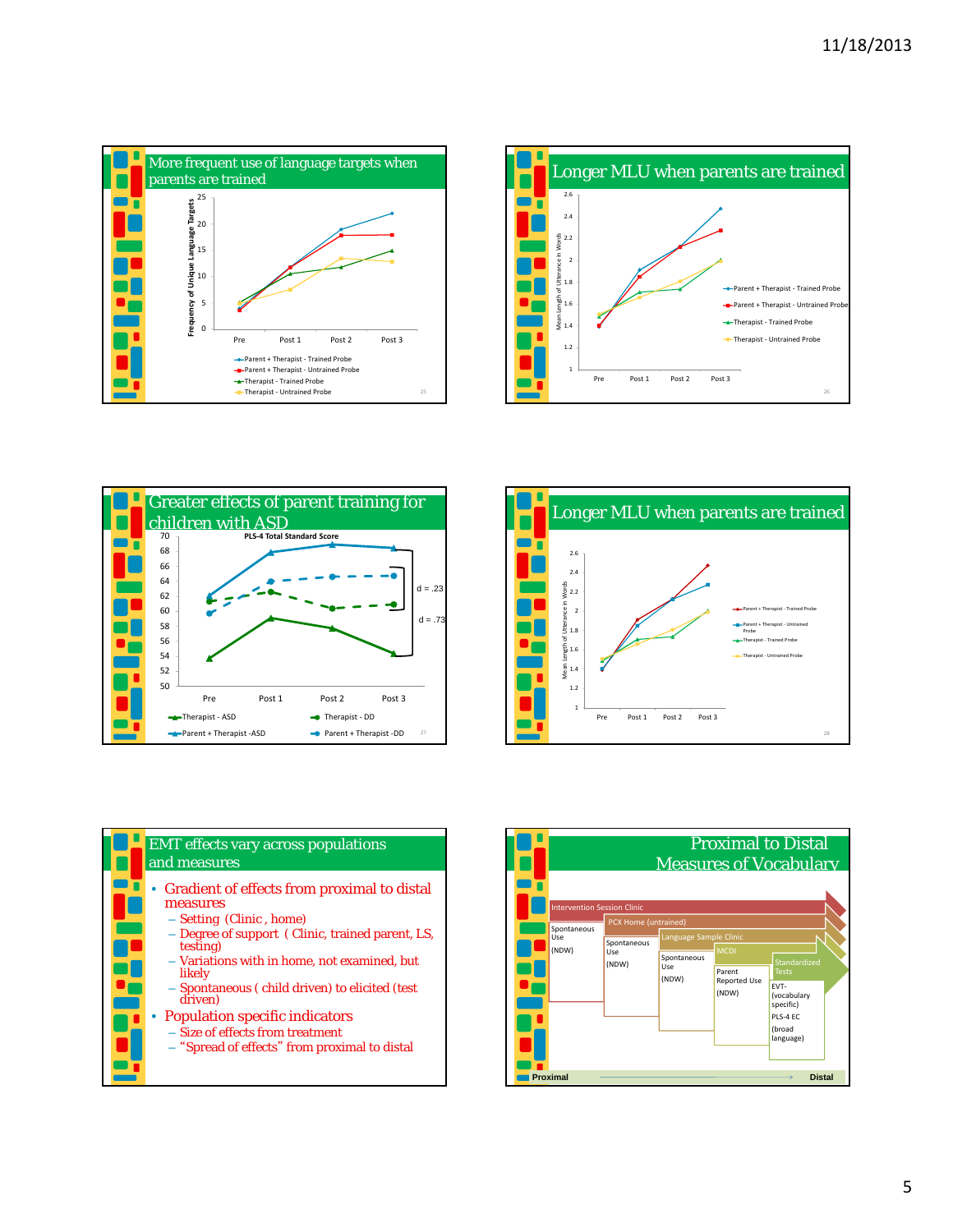





| <b>Toddlers with Language Impairments</b> |                                                                                                       |    |
|-------------------------------------------|-------------------------------------------------------------------------------------------------------|----|
| Study<br>Component                        | <b>Description</b>                                                                                    |    |
| Design                                    | <b>Randomized Clinical Trial</b><br>16 Intervention, 18 Control                                       |    |
| Intervention                              | <b>EMT with Play Skills</b><br>24 sessions (14 clinic, 10 home across routines)<br>Parent + Therapist |    |
| <b>Measures</b>                           | Pre, 6 wks, 12 wks, 18 wks (end of intervention)<br>Standardized, observational, parent report        |    |
| Participants                              | Average age: 31 months<br>Average Bayley Cognitive Score: 85<br>Gender: 83% male<br>PLS-4: 70         |    |
|                                           | Roberts & Kaiser, 2013 IES R324A090181                                                                | 34 |



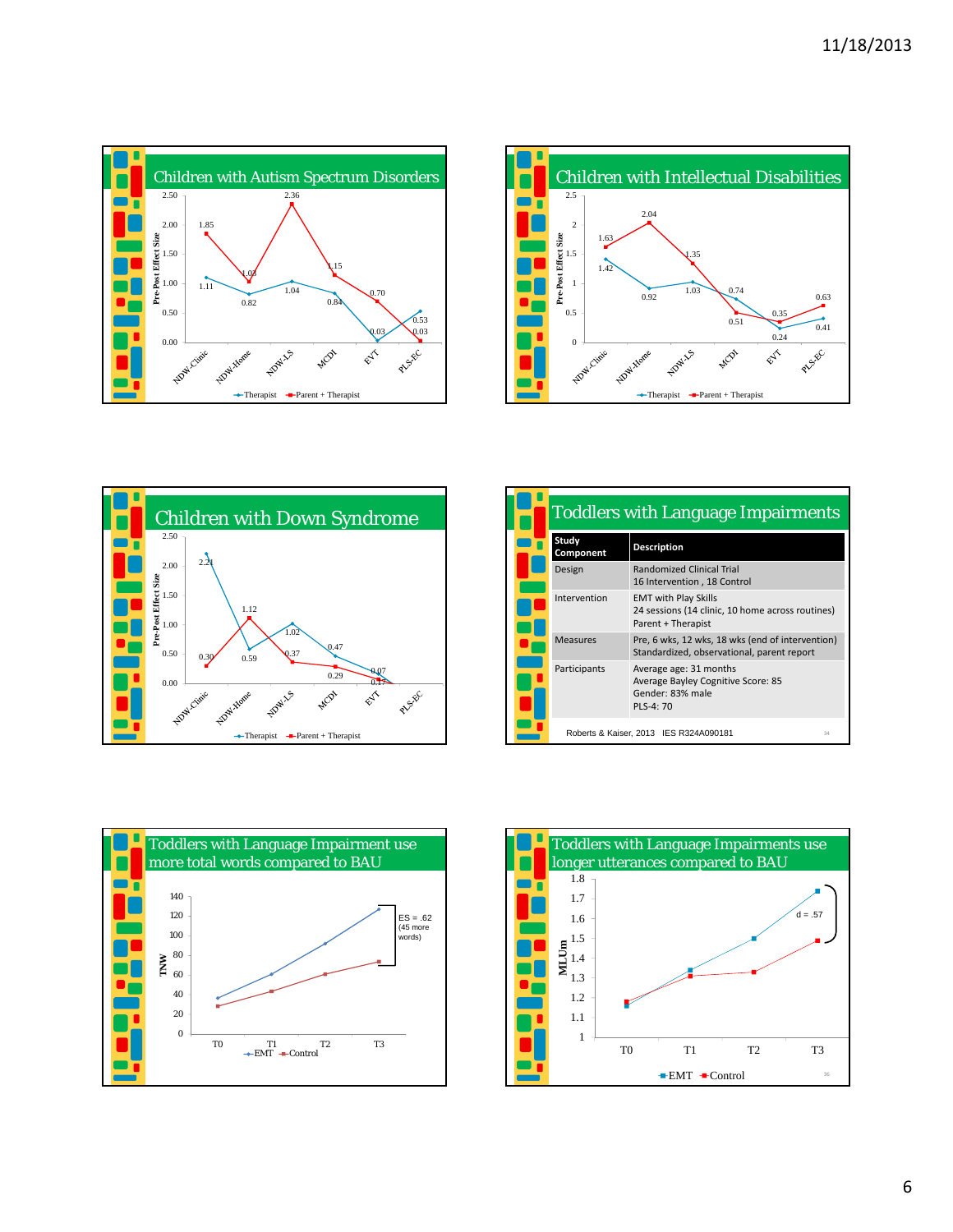







|                                                | <b>Fidelity Standard</b> | Performance |
|------------------------------------------------|--------------------------|-------------|
| <b>Therapist Parent</b>                        |                          |             |
| <b>Training</b>                                |                          |             |
| <b>Teaching the strategy</b>                   | > 0.80                   | .91(.06)    |
| Modeling with child                            | > .80                    | .93(0.07)   |
| Coaching the parent                            | 5.80                     | .98(.02)    |
| <b>Providing feedback</b>                      | > 0.80                   | .88(.13)    |
| <b>Parent EMT</b><br>Implementation            |                          |             |
| <b>Matched turns</b>                           | 2.75                     | .78(.12)    |
| <b>Responsiveness to child</b><br>verbal turns | > 80                     | .92(0.05)   |
| Talk at the child's level                      | 5.50                     | .57(.18)    |
| <b>Expansion of child</b><br>utterances        | > 40                     | .46(.11)    |
| <b>Time delay strategies</b>                   | > 80                     | .61(.36)    |
| <b>Prompting strategies</b>                    | > 80                     | .82(.24)    |

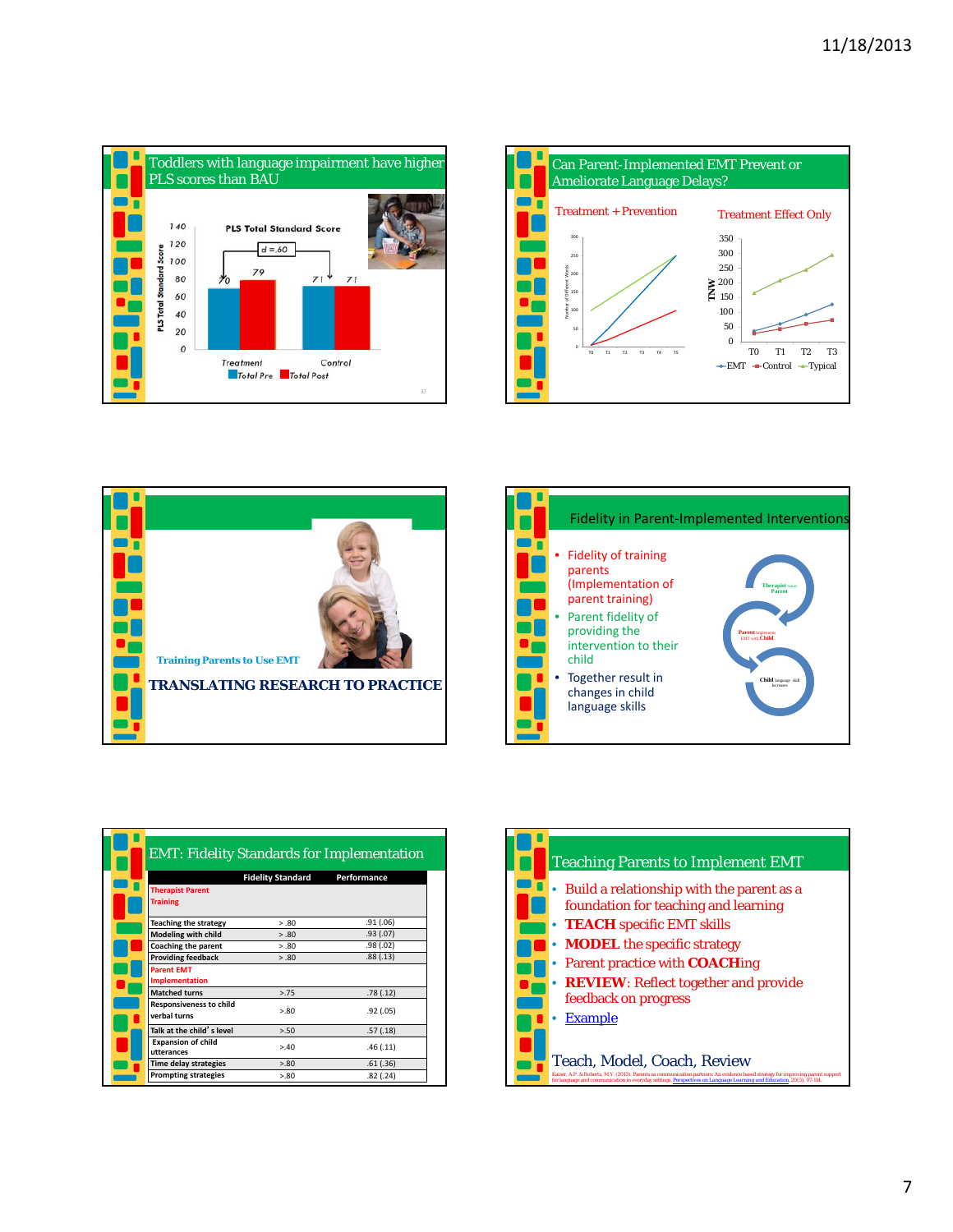









| <b>Summary</b>                                                                                                                                                                                                                                                                                                                                                                                                                                                                                           |
|----------------------------------------------------------------------------------------------------------------------------------------------------------------------------------------------------------------------------------------------------------------------------------------------------------------------------------------------------------------------------------------------------------------------------------------------------------------------------------------------------------|
| Teaching parents to implement EMT is an effective<br>naturalistic teaching strategy<br>- Designed for natural environments<br>- Uses strategies similar to typical parent-child interactions<br>- Teaches functional skills<br>Fidelity of implementation (training parents) is<br>essential for fidelity of parent-implemented<br>intervention<br>Effective use of parent-implemented EMT challenges<br>SLPs to become effective parent trainers as well as<br>effective clinicians with young children |
| <b>What Parents Say</b>                                                                                                                                                                                                                                                                                                                                                                                                                                                                                  |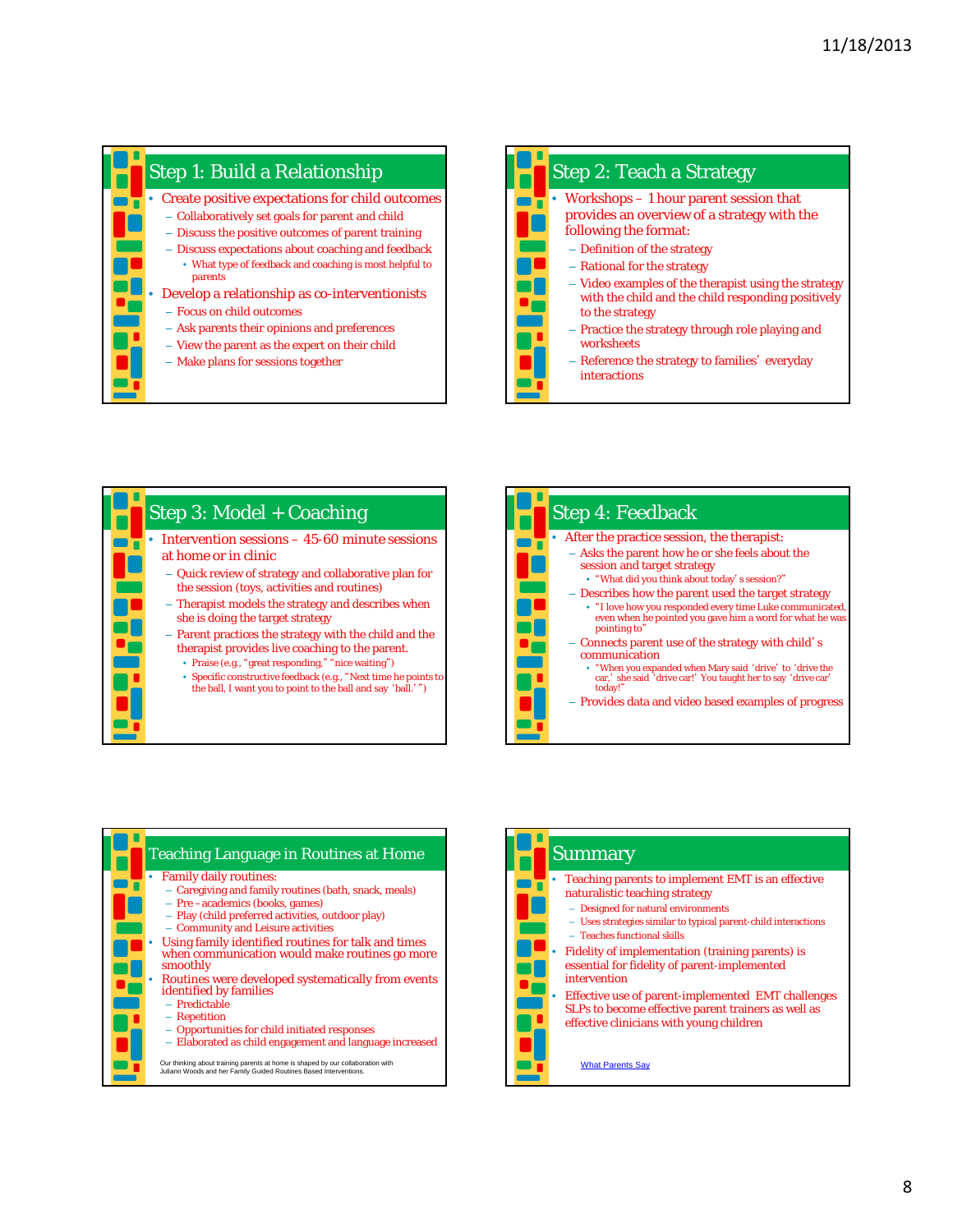

## Key References

|   | Kaiser, A.P., & Roberts, M.Y. (2013). Parent-implemented enhanced milieu teaching with preschool<br>children with intellectual disabilities. Journal of Speech, Language, and Hearing Research, 56, 295-309.                                               |
|---|------------------------------------------------------------------------------------------------------------------------------------------------------------------------------------------------------------------------------------------------------------|
|   | Kaiser, A.P. & Roberts, M.Y. (2013). Parents as communication partners: An evidence based strategy for<br>improving parent support for language and communication in everyday settings. Perspectives on<br>Language Learning and Education, 20(3), 97-114. |
|   | Kaiser, A.P., & Wright, C.A. (2013). Enhanced milieu teaching: Incorporating AAC into naturalistic<br>teaching with young children and their partners. Perspectives on Augmentative and Alternative<br>Communication, 22, 37-50.                           |
|   | Wright, C.A., Kaiser, A.P., Reikowsky, D.I., & Roberts, M.Y. (2013). Effects of naturalistic sign<br>intervention on expressive language of toddlers with Down Syndrome. Journal of Speech, Language,<br>and Hearing Research, 56, 994-1008.               |
|   | Kaiser, A.P., & Roberts, M.Y. (2011). Advances in early communication and language intervention<br>[Special issue]. Journal of Early Intervention, 33(4), 298-309.                                                                                         |
| ۰ | Roberts, M.Y., & Kaiser, A.P. (2011). The effectiveness of parent-implemented language interventions:<br>A meta-analysis. American Journal of Speech-Language Pathology. Advance online publication.<br>doi:10.1044/1058-0360(2011/10-0055)                |
|   | Kaiser, A.P., Nietfeld, J.P., & Roberts, M.Y. (2010). Applying evidence-based practices to support<br>communication with children who have autism spectrum disorders [Monograph]. Young Exceptional<br>Children, 12, 39-53.                                |
|   | Kaiser, A.P., Hancock, T.B., & Trent, J.A. (2007). Teaching parents communication strategies. Early<br>Childhood Services: An Interdisciplinary Journal of Effectiveness, 1, 107-136.                                                                      |
|   |                                                                                                                                                                                                                                                            |





| Who is At-Risk for Peer-Related<br>Difficulties?                                                                                                                                                                                                                                                      |
|-------------------------------------------------------------------------------------------------------------------------------------------------------------------------------------------------------------------------------------------------------------------------------------------------------|
| • Children who:<br>- Were born prematurely and/or live in poverty<br>- Have cognitive and/or communication delays<br>- Experience abuse and/or neglect<br>- Have a mother who is depressed, is a drug<br>or alcohol abuser, is a victim of<br>spousal/partner abuse, or has a cognitive<br>disability |



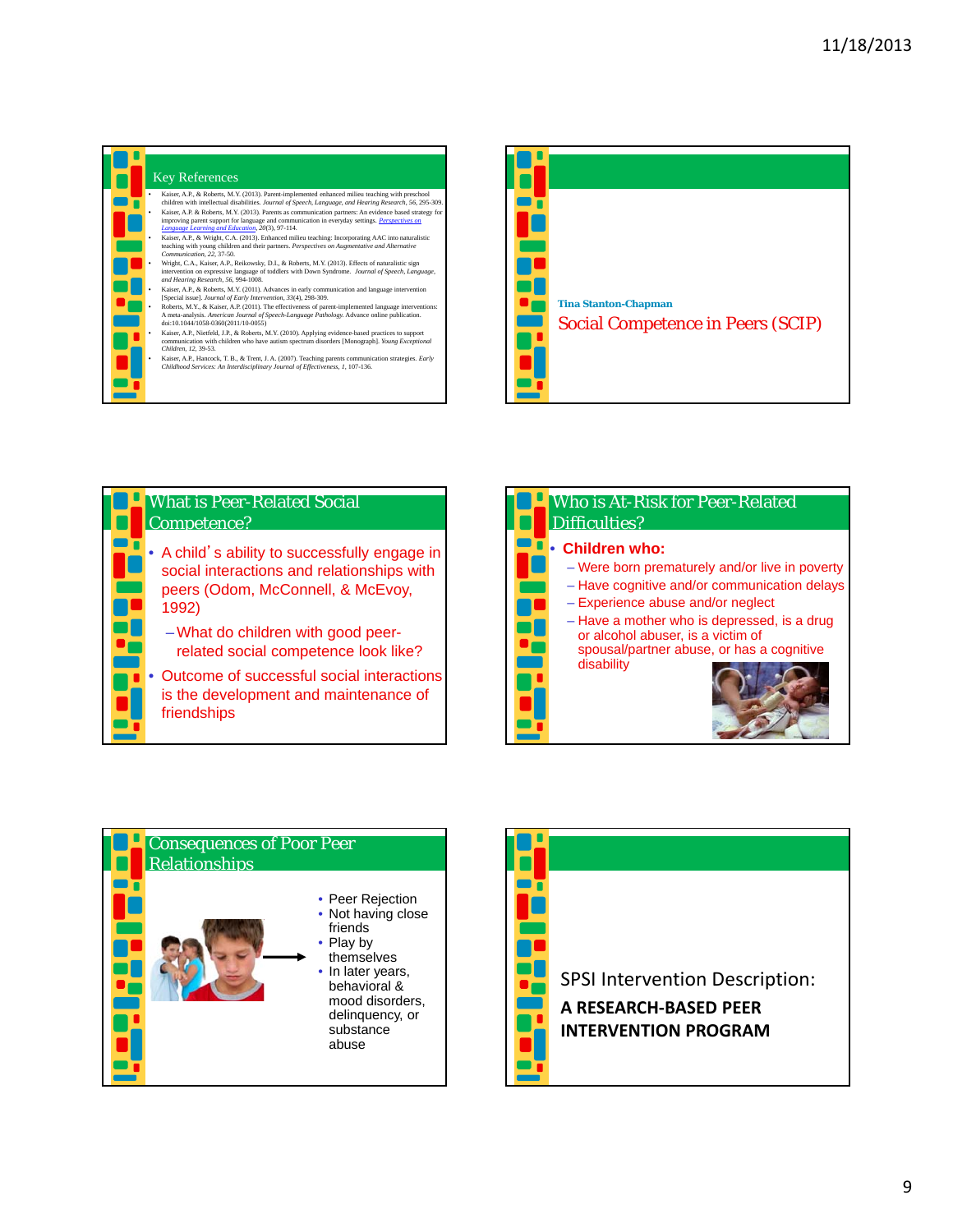









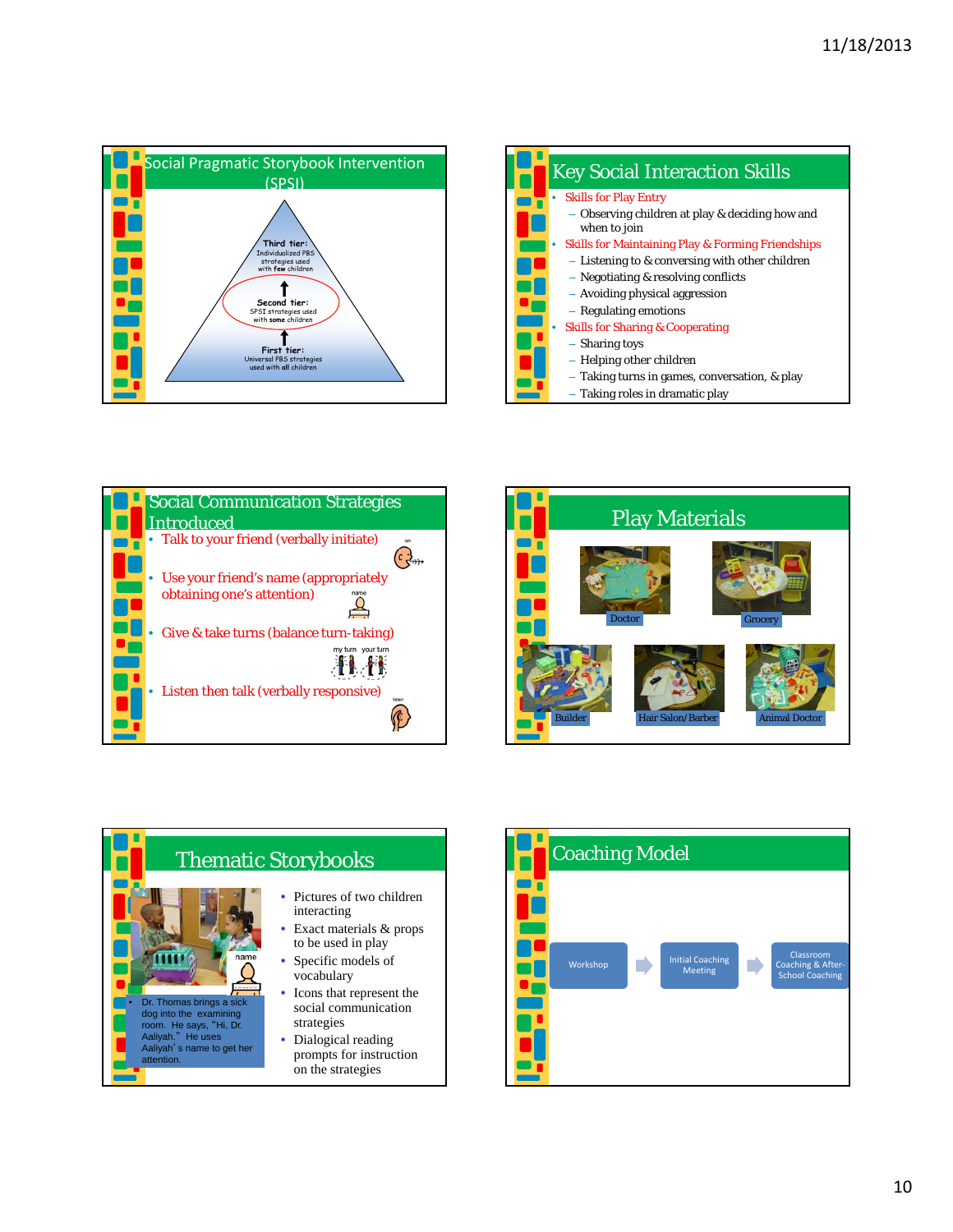

• Learn how to set up the SPSI center and support children's play using prompting strategies

## SPSI Child Selection Form\*

- 1. Why did you select this child to participate in the SPSI intervention? Please check all that apply:
	- a. Child does not get along with other people \_\_\_
	- b. Child has difficulty making and keeping friends
	- c. Child has difficulty joining in with groups of children
	- d. Child frequently plays by him or herself
	- e. Child has difficulty taking turns, either in play or conversation
	- f. Child has difficulty understanding what others are saying or feeling \_\_\_
	- g. Child fails to look at peers or adults during conversations
	- h. Child does not recognize body language or facial expressions
	- i. Child does not recognize tone of voice\_
	- j. Child ignores others when they talk to the child
	- k. Child physically hurts others during play or when angry
	- I. Child calls other children names
- 2. Demographic information on child:







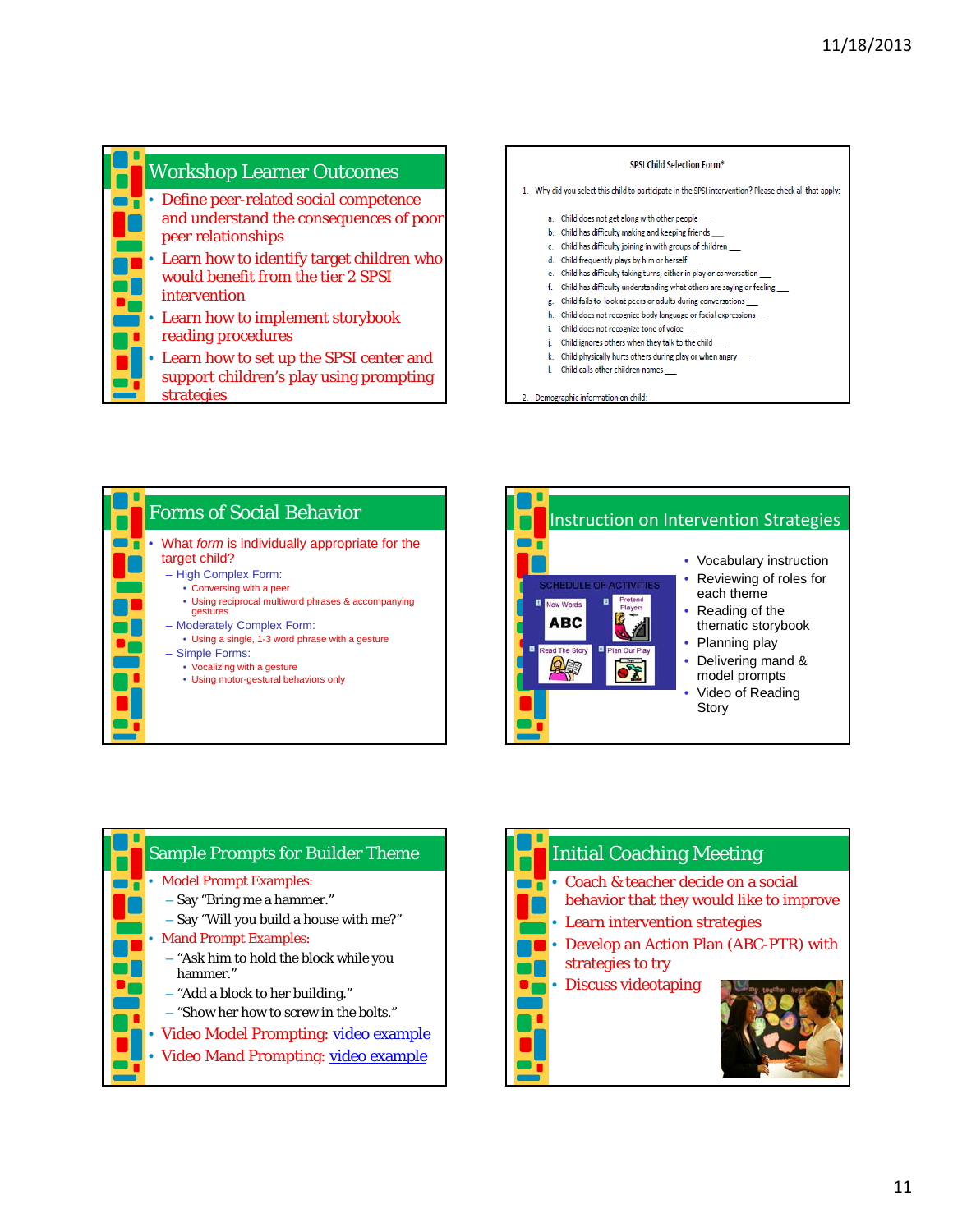

## **Selecting Play Partners**

• Coach & teacher decide whether to select play partners who will always participate in the SPSI play center or whether to include *any* child who chooses to play in the center when the target child is playing

> • Ideally, *at least* 2 peer partners who are socially competent should be selected to play in the SPSI play center

| <b>ABC-PTR Problem-Solving Process</b>                                                                                          |                                                                                                                                             |                                                                                       |  |
|---------------------------------------------------------------------------------------------------------------------------------|---------------------------------------------------------------------------------------------------------------------------------------------|---------------------------------------------------------------------------------------|--|
| <b>Antecedent</b><br>What happens<br>immediately before the<br>behavior? What are you<br>doing? What are the<br>children doing? | <b>Behavior</b><br>What are the problem<br>behaviors being exhibited by<br>the children? What are the<br>children trying to<br>communicate? | <b>Consequence</b><br>What do staff or peers do<br>immediately after the<br>hehavior? |  |
| <b>Prevent</b>                                                                                                                  | <b>Teach</b>                                                                                                                                | <b>Respond</b>                                                                        |  |
| What can I do to prevent<br>the problem behavior<br>from occurring?                                                             | What expected behavior or<br>new skills can I teach?                                                                                        | What will I do if the<br>problem or expected<br>behavior occurs?                      |  |



| <u>Fier 2 Initial </u><br>ABC-PTR Action                                                                                                                                                                                                   |                                                                                                                                                                                                                          |                                                                                                                                                         |  |
|--------------------------------------------------------------------------------------------------------------------------------------------------------------------------------------------------------------------------------------------|--------------------------------------------------------------------------------------------------------------------------------------------------------------------------------------------------------------------------|---------------------------------------------------------------------------------------------------------------------------------------------------------|--|
| <b>Antecedent</b><br>Children are playing in<br>centers B (target child) is in<br>playing in the house center<br>with other children<br>TA interacts with children<br>while teacher tapes                                                  | <b>Behavior</b><br>B tells peers what to do, uses<br>his body to corner children to<br>make them comply, grabs toys<br>or materials that he wants to<br>play with from others                                            | <b>Consequence</b><br>Children comply with B's<br>directions or ignore him and<br>walk away or leave the center                                         |  |
| Prevent                                                                                                                                                                                                                                    | <b>Teach</b>                                                                                                                                                                                                             | <b>Respond</b>                                                                                                                                          |  |
| Pair B with K (good peer<br>model) in SPSI center play<br>Seat B next to teacher during<br>story reading<br>Support B's play in the SPSI<br>center (two times a week<br>for 10 min. each)<br>Provide support in other<br>centers as needed | Observe children's play and use<br>mand prompts to promote play<br>between B and peers if they are<br>not interacting<br>Prompt B to use social-<br>communicative skills (look at<br>peer, take turns) from SPSI<br>book | Praise B for appropriate play<br>and use of social<br>communicative skills<br>Redirect and remind B of<br>appropriate behavior (e.g., to<br>take turns) |  |

| Tier 2 Follow-up ABC-PTR Action Plan                                                                                                                                                   |                                                                                                                                                                                                                                                                                                                                                                   |                                                                                                                       |  |
|----------------------------------------------------------------------------------------------------------------------------------------------------------------------------------------|-------------------------------------------------------------------------------------------------------------------------------------------------------------------------------------------------------------------------------------------------------------------------------------------------------------------------------------------------------------------|-----------------------------------------------------------------------------------------------------------------------|--|
| <b>Antecedent</b><br>Children are playing in<br>centers B (target child) is in<br>playing in the house center<br>with other children; TA<br>interacts with children &<br>teacher tapes | <b>Behavior</b><br>B tells peers what to do, uses<br>his body to corner children to<br>make them comply, grabs toys<br>or materials that he wants to<br>play with from others                                                                                                                                                                                     | <b>Consequence</b><br>Children comply with B's<br>directions or ignore him and<br>walk away or leave the center       |  |
| <b>Prevent</b>                                                                                                                                                                         | <b>Teach</b>                                                                                                                                                                                                                                                                                                                                                      | <b>Respond</b>                                                                                                        |  |
| Continue use of initial plan<br>strategies<br>Identify other socially<br>competent peer play<br>partners who can be paired<br>with B if K does not want to<br>play in the SPSI center  | Continue use of initial plan<br>strategies<br>If children are playing<br>cooperatively, you just need to<br>make comments to rf. their play<br>(e.g., you are both hammering<br>to build the house together). If<br>they are not playing<br>cooperatively, use short<br>sentences to prompt<br>cooperative play (e.g., Ask S for<br>another block to put on top). | Continue use of initial plan<br>strategies<br>Increase use of descriptive<br>praise to rf. cooperative play<br>skills |  |

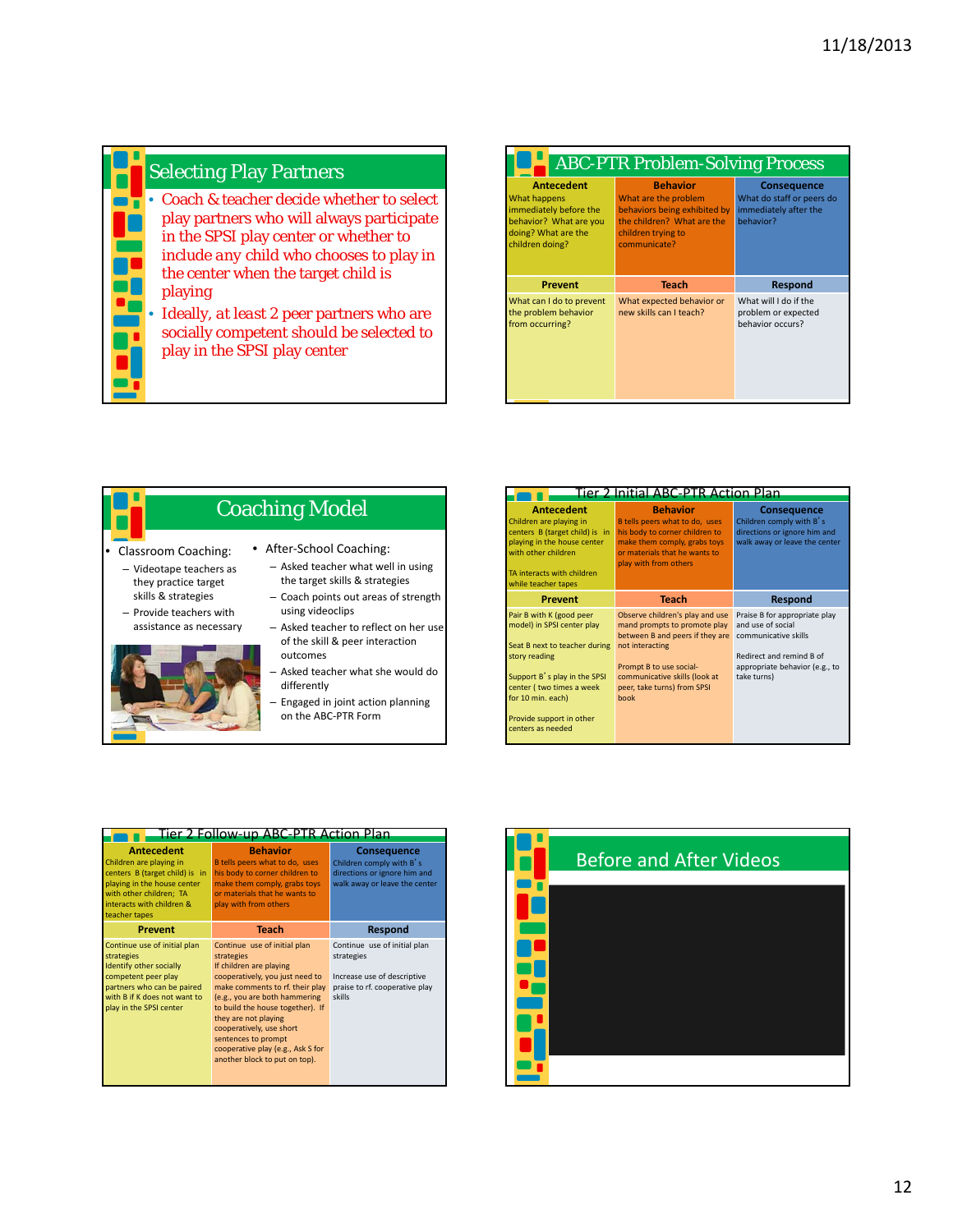| <b>Child Behaviors</b> |                         |                                                                                                                                                                                                                                      |  |  |  |
|------------------------|-------------------------|--------------------------------------------------------------------------------------------------------------------------------------------------------------------------------------------------------------------------------------|--|--|--|
|                        | <b>Behavior</b>         | <b>Definition</b>                                                                                                                                                                                                                    |  |  |  |
|                        | <b>Parallel Play</b>    | target child plays independently with the same set of toys<br>next to or close to a peer (i.e., target child is playing with<br>blocks and peer is playing with a saw)                                                               |  |  |  |
| nteractive Play        | <b>Associative Play</b> | target child plays with peer (and same set of toys) but there<br>is no division of labor or assigned roles (i.e., sharing toys<br>even if brief; children are talking to one another while they<br>are working on the same activity) |  |  |  |
|                        | Cooperative Play        | target child participates in organized play that has a purpose<br>and the children have assigned roles (i.e., target child and<br>peer are pretending to be doctors and are talking about what<br>they are doing)                    |  |  |  |
|                        |                         |                                                                                                                                                                                                                                      |  |  |  |



| <b>SPSI Social Validity</b>                                                                                       |                         |                                      |       |  |  |
|-------------------------------------------------------------------------------------------------------------------|-------------------------|--------------------------------------|-------|--|--|
| Item                                                                                                              | Lead<br><b>Teachers</b> | <b>Teaching</b><br><b>Associates</b> | Coach |  |  |
| Social skills and relationships improved for the<br>target child as a result of the SPSI intervention             |                         |                                      |       |  |  |
| The target child's play skills improved after the<br>SPSI intervention.                                           |                         |                                      |       |  |  |
| Staff would continue to use the SPSI materials<br>and strategies in their classrooms beyond the<br>current study. |                         |                                      |       |  |  |